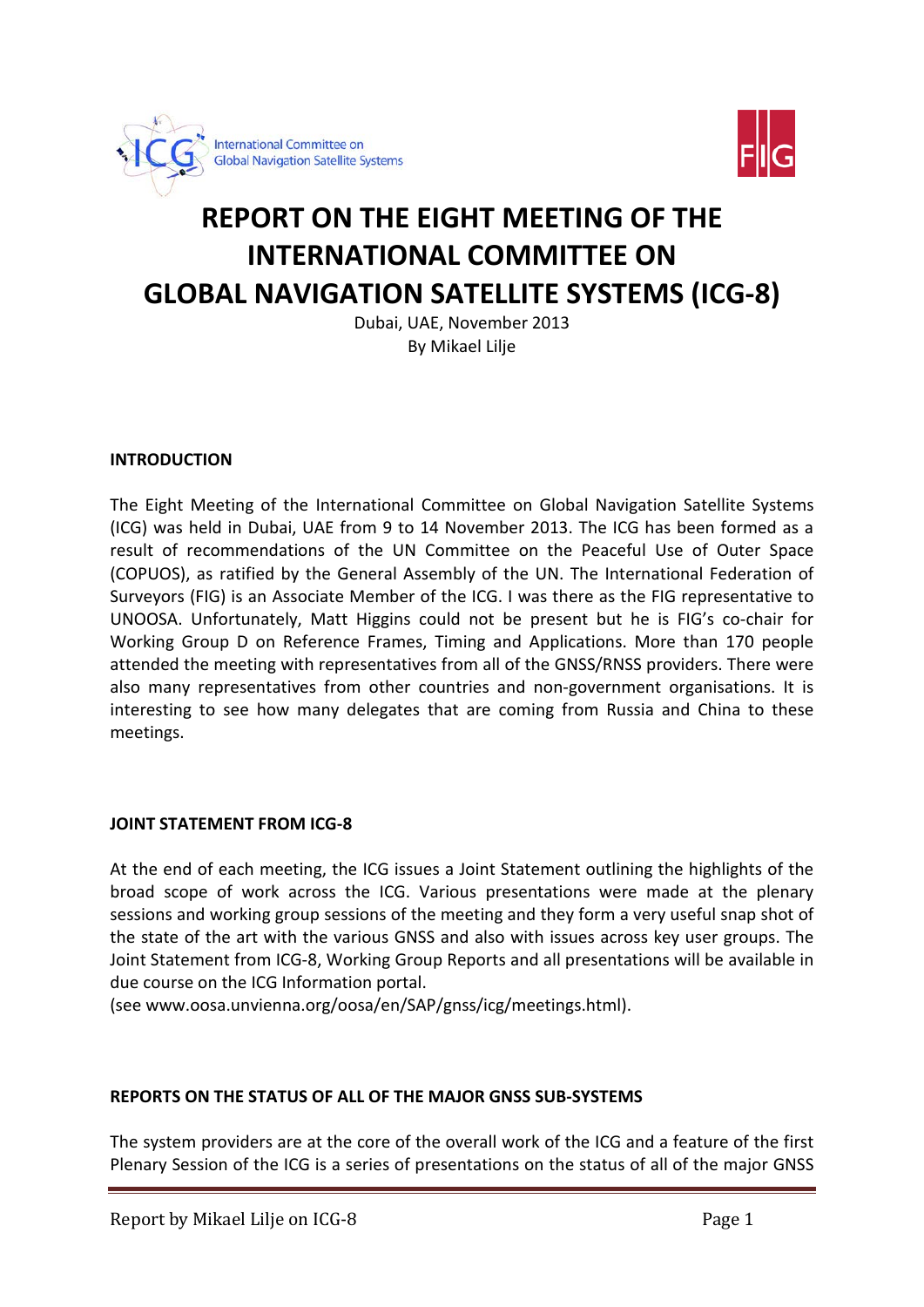sub-systems. Presentations also outline the views of each of the system provider nations on the issues of Compatibility and Interoperability. System developments to note at ICG-8 include:

- US started by presenting the status of GPS
	- o The US policy is to provide continuous worldwide access for peaceful uses, free of direct users charge as well as encourage compatibility and interoperability with other GNSS services and promote transparency in civil service provisioning.
	- o The forth GPS IIF was launched in May with eight more in the pipeline. This means that currently 31 healthy satellites are operational. Global GPS civil service performance commitment has been met continuously since December 1993.
	- o Web site: http://www.gps.gov/
- The Russian Federation presented the status of GLONASS
	- o The civil services are free to use and available globally.
	- $\circ$  The Glonass programme concept was adopted 3<sup>rd</sup> of March, 2012. It covers 2012-2020 including a budget.
	- o 28 satellites have been launched and 24 satellites are currently operational with one launch in April 2013.
	- o Web site: [www.glonass-center.ru](http://www.glonass-center.ru/)
- European Community presented progress with EGNOS (its SBAS) and Galileo:
	- o Galileo still have four satellites in orbit.
	- o IOV is expected to be confirmed in 2013 after which the constellation will be expanded to IOC during 2014/5 and FOC with 30 satellites expected in 2020.
	- $\circ$  The first fix was reported the 12<sup>th</sup> of March, 2013
	- o The services to be provided by Galileo include the Open Service, Public Regulated Service, Search and Rescue Service, Commercial Service. Early service for the first three will be provided from 2014.
	- o A new Service provision contract was signed with ESSP
	- o The EGNOS data access service was declared operational in July 2012
	- o Web site: ec.europa.eu/galileo
- China presented the status of Beidou:
	- o The new version 2.1 of the Development of BeiDou Navigation Satellite System has been released.
	- o Phase 2 of BeiDou was finalized and Phase 3 will begin to progress from regional to full global coverage during the second half of the decade. Test satellites will be launched during 2014
	- o Further statements that Beidou provide continuous, stable and worldwide services and that Beidou belongs to China as well to the world!
	- o Web site: http://en.beidou.gov.cn/
- India presented the status on GAGAN and IRNSS
	- o GAGAN stands for GPS Aided GEO Augmentation Navigation System*.*
	- o GAGAN is compatible and interoperable with other SBAS. Main focus concerns civil aviation to ensure better air space management and fuel efficiency.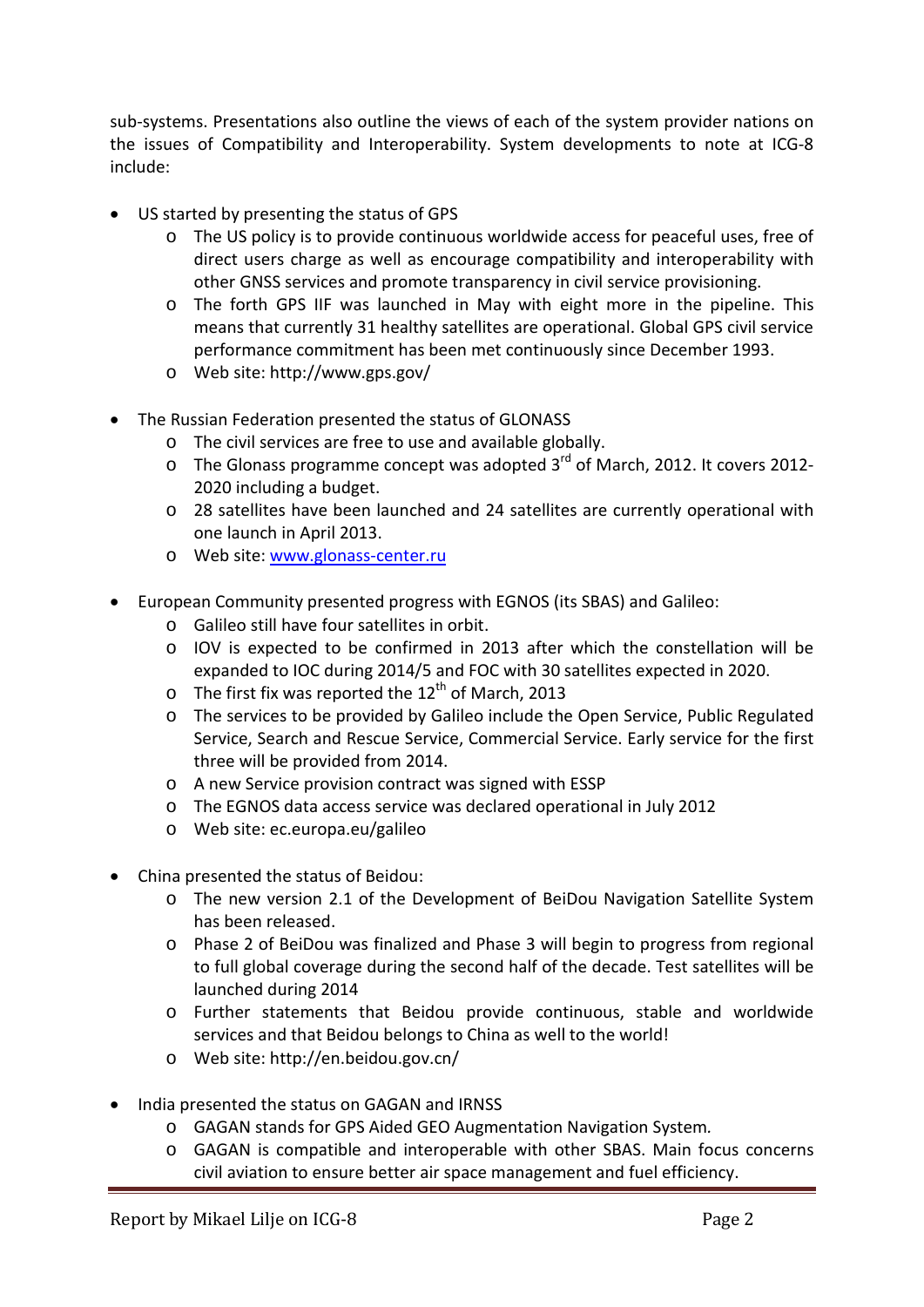- o GAGAN includes 3 GEO satellites, 3 uplink stations and 2 control centres. Two of the satellites have been sent up and GSAT-15 to be launched in 2-3 years from now.
- o IRNSS is an independent regional navigation system that will include 7 satellites of which three are GEO and four are GEO synchronous orbits. First satellite was launched  $1<sup>st</sup>$  of July, 2013. Full constellation is expected by the end of 2015.
- Japan presented their progress regarding the Quasi Zenith Satellite System (QZSS). Basically very much the same as last year.
	- o The first QZSS satellite Michibiki will be followed by three more and the service will start latest 2018.
	- o The Government of Japan has decided to accelerate the deployment of the operational QZSS as expeditiously as possible.
	- o In the future a seven satellite constellation shall be completed to enable sustainable positioning.

# **OTHER ISSUES TO NOTE FROM THE MEETING**

There were many other interesting presentations, discussions and decisions at the meeting and the following is an outline of some that the author found particularly interesting:

- o FIG presentation on FIG Technical Seminar on Reference Frame
- o ITRF2013, this new ITRF realisation to be released during 2014
- o Impact of a possible redefinition of coordinated universal time in GNSS interoperability
- o User perspective and applications describe through several presentations

# **MEETINGS OF WORKING GROUP D AND ITS TASK FORCES ON GEODETIC AND TIMING REFERENCES**

The working group had three meetings during the week. The minutes from Working Group D and other Working Groups will be available from the ICG web portal in due course as well as other official documents as e.g. recommendations. The main outcomes from the Working Group D were:

- The first key outcome from the meeting was the related discussion regarding the possible redefinition of UTC and the impact this would have on GNSS time
- The second key is the success that the IGS project MGEX has had as well as the focus on the IGMA project within ICG.
- The third key outcome from the meeting was a series of recommendations which were later accepted by the ICG and its Provider's Forum on the following topics:
	- o WG-D Recommendation #16 Information on the works related to the proposed redefinition of UTC (revision)
	- o WG-D Recommendation #18 Assessment of the alignments of GNSS associated reference frames to the ITRF